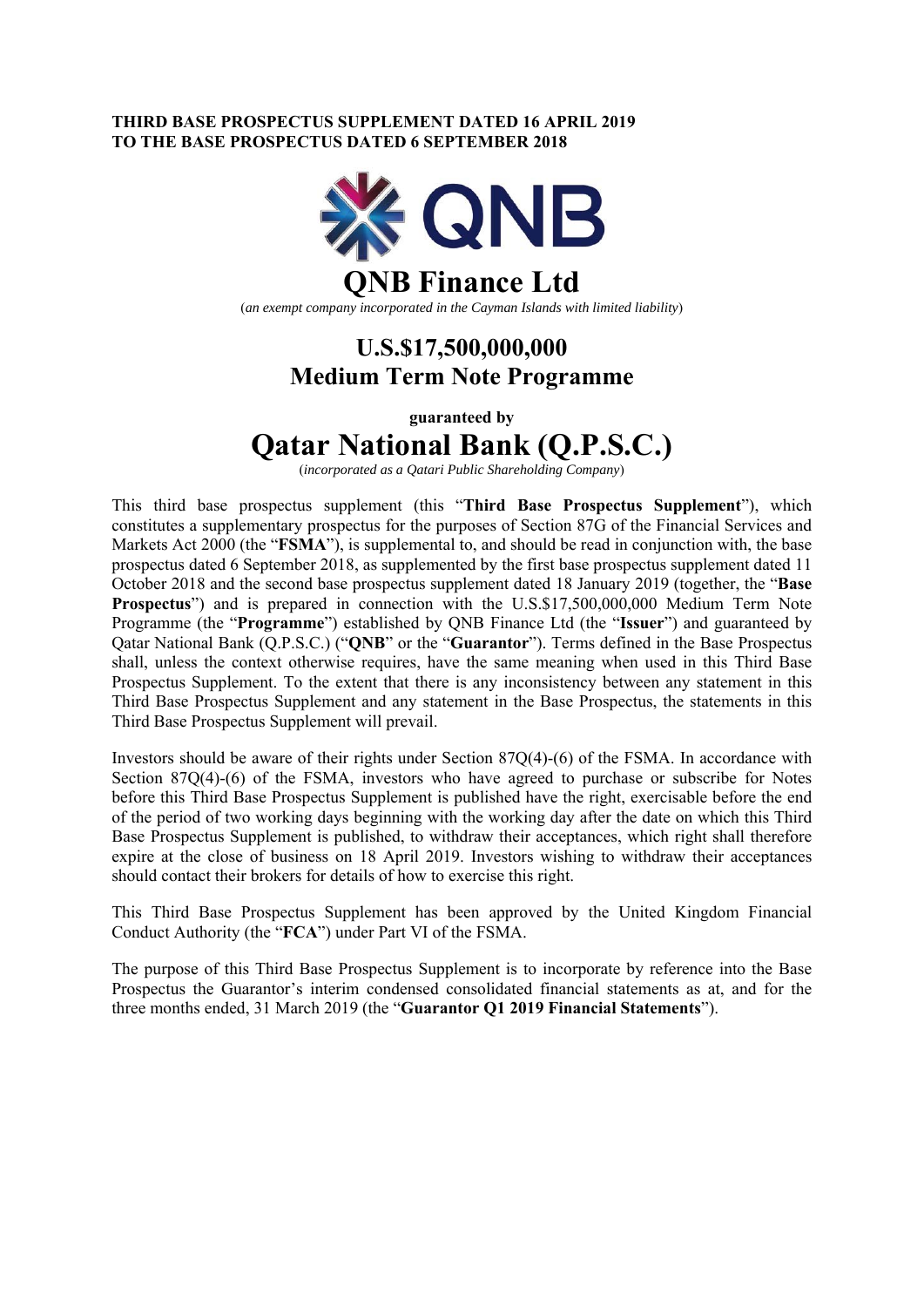### **IMPORTANT NOTICES**

The Issuer and the Guarantor each accept responsibility for the information contained in this Third Base Prospectus Supplement. To the best of the knowledge and belief of the Issuer and the Guarantor (each having taken all reasonable care to ensure that such is the case) the information contained in this Third Base Prospectus Supplement is in accordance with the facts and does not omit anything likely to affect the import of such information.

To the extent that there is any inconsistency between any statement in or incorporated by reference into the Base Prospectus by this Third Base Prospectus Supplement and any other statement in or incorporated by reference in the Base Prospectus, the statements in or incorporated by reference into the Base Prospectus by this Third Base Prospectus Supplement will prevail.

Save as disclosed in this Third Base Prospectus Supplement or in any document incorporated by reference in this Third Base Prospectus Supplement, no other significant new factor, material mistake or inaccuracy relating to information included in the Base Prospectus has arisen or been noted, as the case may be, since the publication of the Base Prospectus.

The web links included in this Third Base Prospectus Supplement are included for information purposes only and the websites and their content are not incorporated into, and do not form part of, this Third Base Prospectus Supplement or the Base Prospectus.